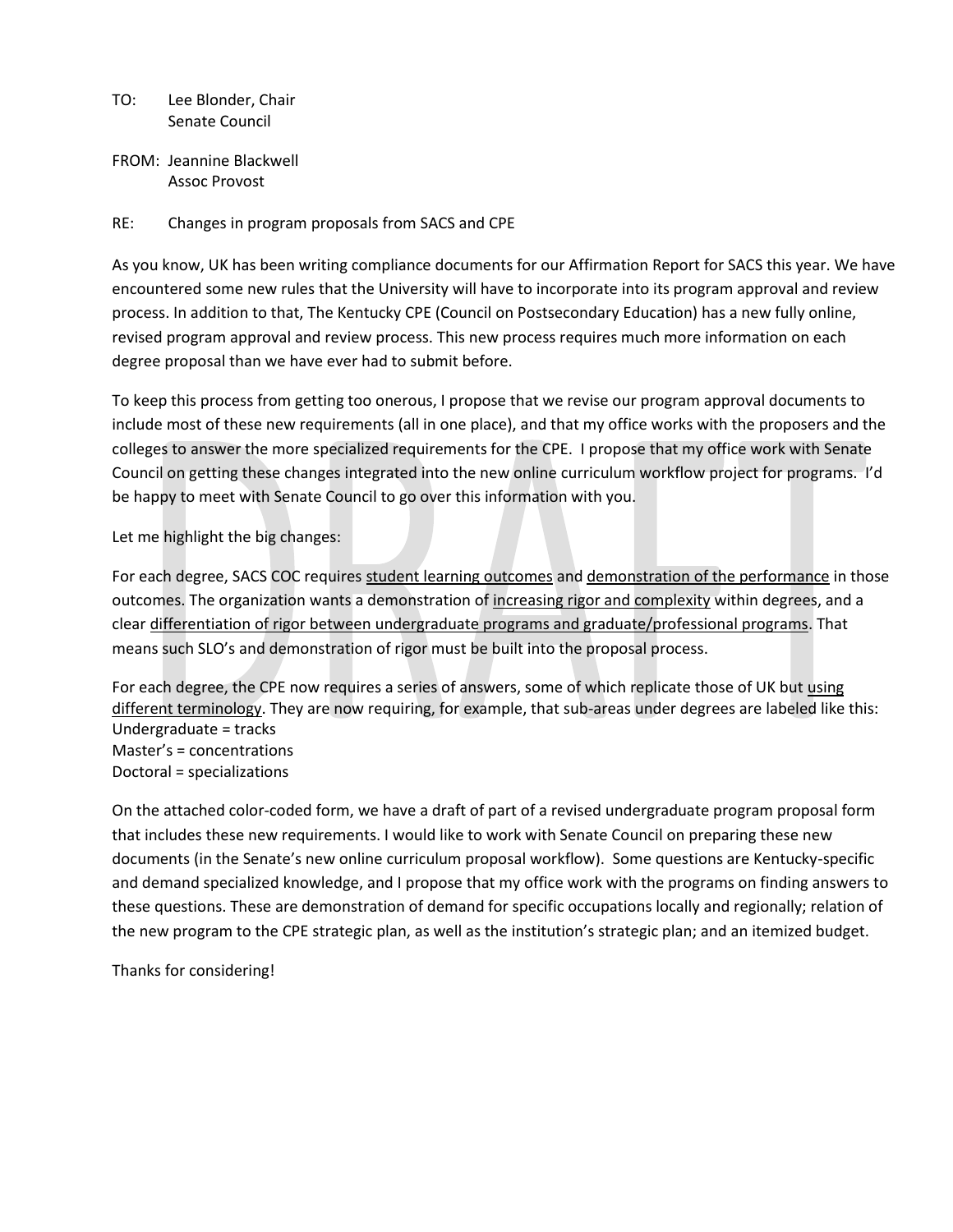# **LEGEND:**

 $\Gamma$ 

Г

Г

L

| a                            |    | Required by UK<br>Required by SACS<br>Required by two or more agencies<br>Required by CPE<br>b<br>d<br>c              |
|------------------------------|----|-----------------------------------------------------------------------------------------------------------------------|
| <b>Pre-Proposal form for</b> |    |                                                                                                                       |
|                              |    | <b>NEW UNDERGRADUATE PROGRAMS</b>                                                                                     |
| a                            | 1. | Name of Proposed Degree Program:                                                                                      |
| a                            | 2. | Professional<br>Degree Level: Bachelors<br>Doctoral<br>Other<br>Masters<br>If Other, please explain:                  |
| a                            | 3. | CIP Code (To be supplied by the Associate Provost for Academic Affairs)                                               |
| a, d                         |    | 4. Will this program have different TRACKS? If so please list:                                                        |
| a, d                         | 5. | Are there other options beyond a track? If so, explain:                                                               |
| a                            | 6. | College where degree will be housed at UK:                                                                            |
| $\mathsf b$                  | 7. | Will this degree be accredited by an outside agency? If so, please list:                                              |
| d                            |    | 8. Provide a brief (200 word limit) description of the program.                                                       |
| c, d                         |    | 9. Provide the objectives of the program: (You can combine this with #15 below)                                       |
| d                            |    | 10. How do these objectives fit the CPE and institutional mission and goals? (see APAA to access this<br>information) |
| d                            |    | 11. How will this program support, or need support from, other programs already in place? If so, please<br>elaborate: |
| a                            |    | 12. How much of this program will be taken online? _____________________________                                      |
| $\operatorname{\mathsf{d}}$  |    | 13. Will new faculty be needed to teach the class on a regular basis? If so, how will that be done?                   |
| d                            |    | 14. Is a new facility or new equipment necessary? If yes, explain:                                                    |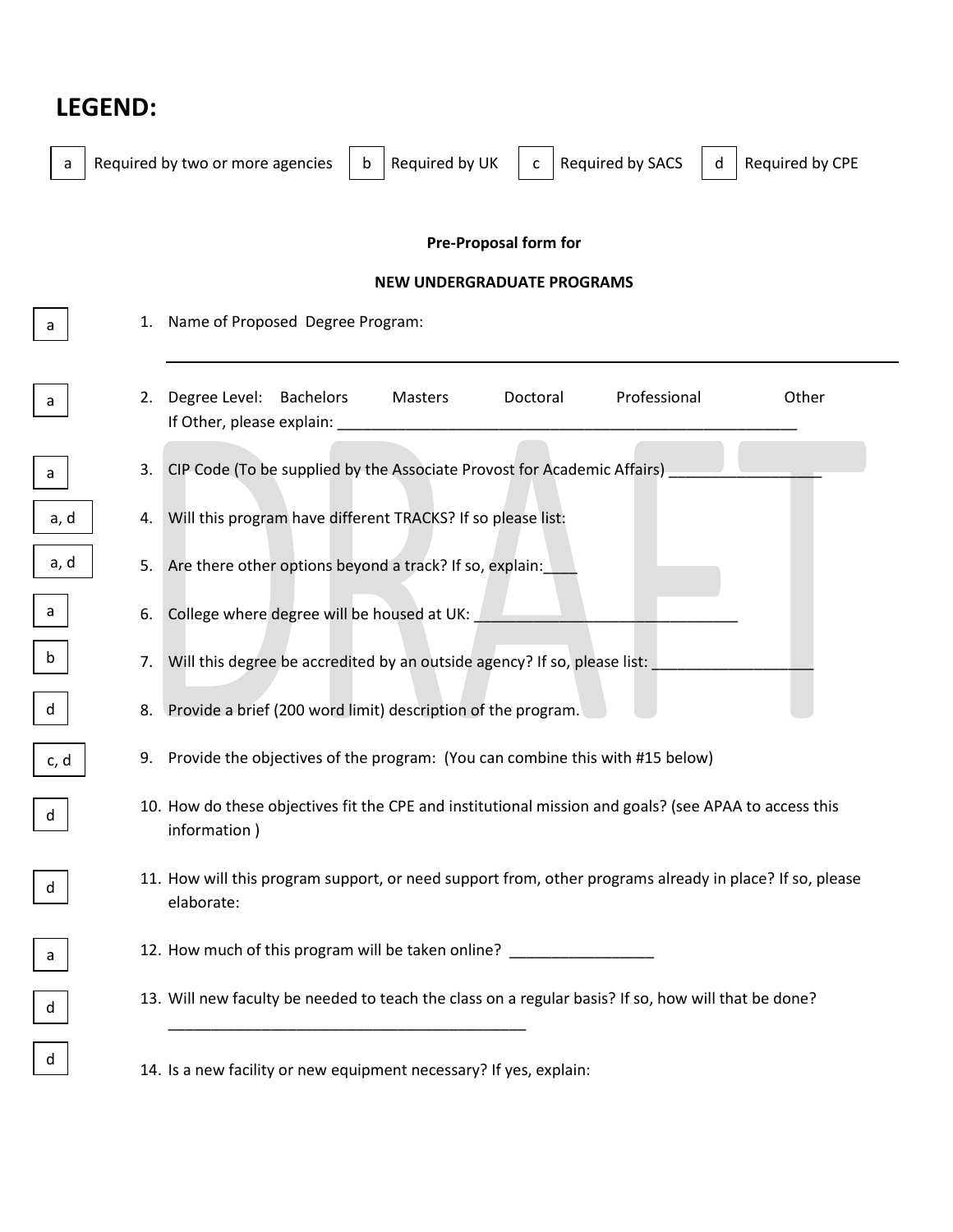- 15. Please list the Student Learning Outcomes for this PROGRAM: (Be aware that every program must demonstrate "increasing rigor" throughout the progression of the program, as evidenced by increasing rigor of student learning outcomes.)
- 16. Identify the direct and the indirect means by which these outcomes will be measured:
- 17. Is there new or renewed demand for this course? If so, please describe (200 word limit):
- 18. Is this degree offered at any other Kentucky state institution? If yes, please list:
- 19. Specify any distinctive qualities of the program: (200 word limit) How is it different than the other programs in the area? (For instance, does it serve a different demographic or geographical region?)
- 20. Is there excess demand for this degree in the state and the country? (In other words, is this degree program needed because there are not enough places to meet the demand of students? Is this area one that is identified as a future area of need in the state? In the country? In the world?)
- 21. Will there be any collaboration with other institutions required on this program? If so, please elaborate.
- 22. Please provide a four-year course of study for the program, indicating which courses are
	- \*UK Core #Required by College +Required by Major
- 23. Total number of hours required for graduation: \_\_\_\_\_\_\_\_\_\_\_\_\_\_. If this number exceeds 120, please explain:
	- 24. Number of Free Electives
	- 25. Number of supportive or guided electives \_\_\_\_\_\_\_\_\_\_\_\_\_\_\_\_\_\_\_\_\_\_\_\_\_\_\_\_\_\_\_\_\_\_\_
	- 26. Total number of credit hours required by level: 100 \_\_\_\_\_\_\_\_\_ 200 \_\_\_\_\_\_\_\_\_\_\_\_ 300 \_\_\_\_\_\_\_\_\_\_ 400 \_\_\_\_\_\_\_\_ 400-500 \_\_\_\_\_\_\_\_\_\_

# **LEGEND:**

b

d

d

d

d

d

c

d

b

b

b

b

a | Required by two or more agencies  $\, \mid\,$  b | Required by UK  $\,$  | c | Required by SACS  $\,$  | d | Required by CPE